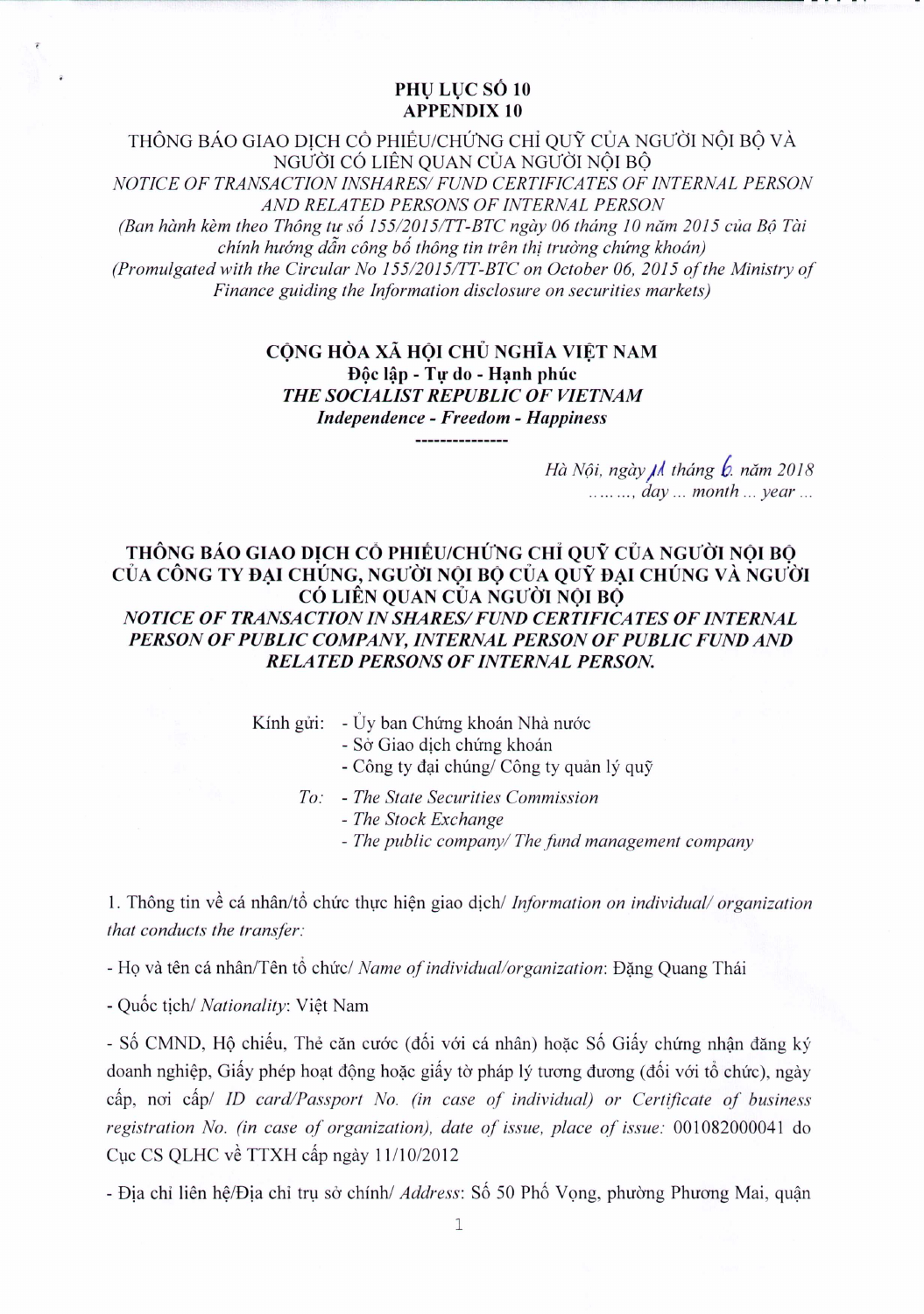Đống Đa, Hà Nôi, Việt Nam

- Di~n thoai/ *Telephone:* Fax: Email: Website: ..

- Chức vu hiện nay tại công ty đại chúng, công ty quản lý quỹ (nếu có) hoặc mối quan hệ với cong ty dai chung, cong ty quan Iy quy */Current position in the public company, the fund management company (if any) or relationship with the public company, the fund management company: Thanh vien H(Ji dong quem tri kiem Timg Giam adc*

2. Thông tin về người nội bộ của công ty đại chúng/quỹ đại chúng là người có liên quan của cá nhân/tổ chức thực hiện giao dịch (đối với trường hợp người thực hiện giao dịch là người c6 lien quan cua nguoi noi b<) cua cong ty dai chung/quy dai chungj/ *Information about internal person of the public company/public fund is related person of trading individual/organization (in case trader is related person of internal person of the public company/public fund):*

- Ho và tên người nội bộ/ *Name of internal person:* 

- Quốc tich/ *Nationality*:

- Số CMND, Hộ chiếu, Thẻ căn cước/ *ID card/Passport No.*:

- Dia chi thuong tru/ *Permanent address:*

- Điện thoại liên hệ/ *Address*: Fax: Email:

- Chirc vu hien nay tai cong ty dai chung, cong ty quan Iy quy *[Currently posittion in the public company, the fund management company:*

- Mối quan hệ giữa cá nhân/tổ chức thưc hiện giao dịch với người nội bộ/ *Relationship of individual/organization executing transaction with internal person:*

- Số lượng, tỷ lệ cổ phiếu/chứng chỉ quỹ mà người nội bộ đang năm giữ (nếu có)/ *Number*, *ownership proportion of shares held by the internal (if any):*

3. Mil chlrng khoan giao dich! *Securities code: KPF*

4. Các tài khoản giao dịch có cổ phiếu/chứng chỉ quỹ nêu tại mục  $3/Trading$  *account number with shares/fund certificates mentioned above:* 037C004037 tai công ty chứng khoán/ *In securities company: C6ng ty* C6 *phdn Chung khoan Tri Vi?t*

5. Số lượng, tỷ lệ cổ phiếu/chứng chỉ quỹ nắm giữ trước khi thực hiện giao dịch/ *Number*, *ownership proportion of shares(fund certificates held before transaction:* 2. *000. 000* cd *phdu*

6. Số lượng cổ phiếu/chứng chỉ quỹ đăng ký mua/bán/cho/được cho/tặng/được tặng/thừa k~/chuy~n nhuqng/nh~n chuy~n nhuqng/hoan d6i/ *Number of shares/fund certificates registered to purchase/ sale/ give/ be given/ donate/ be donated /inherit/ transfer/ transferred/swap:* 2. *000. 000* cd *phdu*

7. Số lượng, tỷ lệ cổ phiếu/chứng chỉ quỹ dự kiến nắm giữ sau khi thực hiện giao dịch/ *Number, ownership proportion of sharesljimd certificates expected to hold after the*